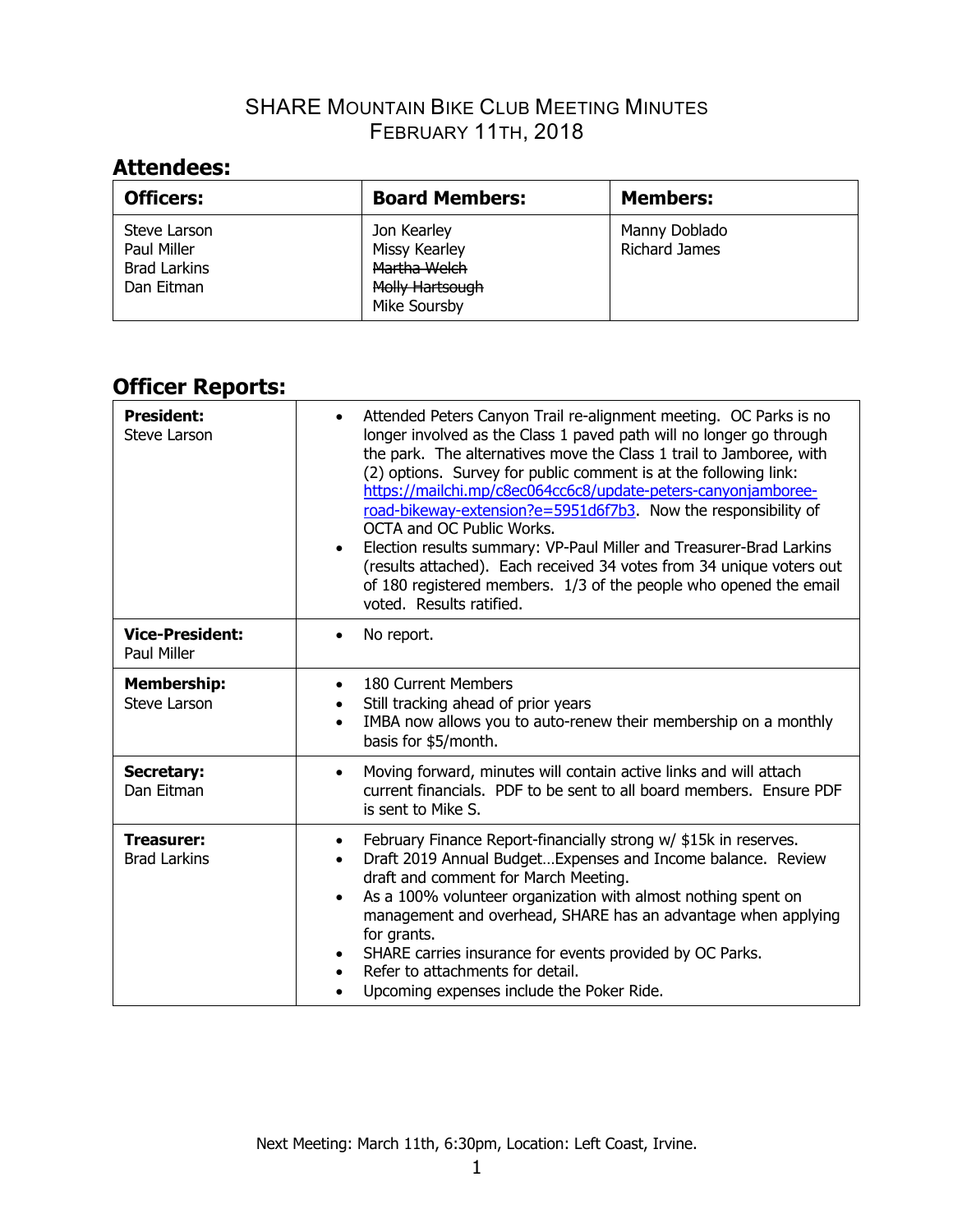# **Board Reports:**

| <b>Park Representative</b><br>Director:<br>Jon Kearley            | Goal is to get more tools and do more training for upcoming volunteer<br>work. Rain has limited trail work opportunities except as parks are<br>occasionally opened.                                                                                                                                                                                                                                                                                                                                                                                                                                                               |
|-------------------------------------------------------------------|------------------------------------------------------------------------------------------------------------------------------------------------------------------------------------------------------------------------------------------------------------------------------------------------------------------------------------------------------------------------------------------------------------------------------------------------------------------------------------------------------------------------------------------------------------------------------------------------------------------------------------|
| <b>Volunteer/Bell</b><br>Coordinator<br>Martha Welch              | Not present. 400+ bells given to O'Neil for their boxes and Crystal<br>$\bullet$<br>Cove, boxes pending.<br>No budget line item for bells.<br>Bells are not saturated through the population.<br>How do we continue funding additional bells. Explore options through<br>$\bullet$<br>grants or sponsorship.                                                                                                                                                                                                                                                                                                                       |
| <b>Event/Activities</b><br><b>Coordinator:</b><br>Molly Hartsough | Not present.<br>$\bullet$<br>Poker Ride coordination (see new business).                                                                                                                                                                                                                                                                                                                                                                                                                                                                                                                                                           |
| <b>Communications</b><br>Director:<br>Vacant                      | Follow-up report by Mike S. on aggregate list of upcoming<br>$\bullet$<br>Government and Land Management Meetings. Mike S. received no<br>input or feedback based on the test page created as a result of the<br>prior meeting. Mike S. will continue to maintain the list to gage<br>results and future input.<br>Follow-up report by Dan E. and others on Facebook Page for trailwork<br>$\bullet$<br>organizers created by Jim Foley.<br>The search continues to fill this position. Part time filled by Missy<br>$\bullet$<br>Kearley for Instagram/Twitter/Facebook. Part time filled by Mike S.<br>for web page maintenance. |
| Sponsorship<br><b>Coordinator:</b><br>Mike Soursby                | Limited sponsorship responses for continuing their relationship with<br>$\bullet$<br>SHARE.<br>Docent, Pedal, Rock 'n Road responded.<br>Poker Ride outreach continues.                                                                                                                                                                                                                                                                                                                                                                                                                                                            |

### **Park/Area Reports:**

| <b>Gov't/Land Manager</b><br><b>Reports</b> | <b>OC Parks Commission</b><br>$\bullet$<br>OC Parks Trails Subcommittee-reinforced request for an update on<br>$\bullet$<br>Craig Park Bike Park.                                                                                                                                                    |
|---------------------------------------------|------------------------------------------------------------------------------------------------------------------------------------------------------------------------------------------------------------------------------------------------------------------------------------------------------|
| <b>Crystal Cove</b>                         | Trail work is scheduled for February 22 <sup>nd</sup> with Shimano on BFI. From<br>$\bullet$<br>the bridge up as far as we can go. Brad Larkins is coordinating.<br>• OCFA continues to grade the fireroads, and outreach continues on<br>how to do so without creating a hazard to all trail users. |
| <b>LCWP</b>                                 | No report. Post all of Laguna Canyon Foundation's events to web and<br>$\bullet$<br>link Laguna Canyon Foundation.                                                                                                                                                                                   |
| <b>Aliso/Wood Canyons</b>                   | No report. Post all of Laguna Canyon Foundation's events to web and<br>$\bullet$<br>link Laguna Canyon Foundation.                                                                                                                                                                                   |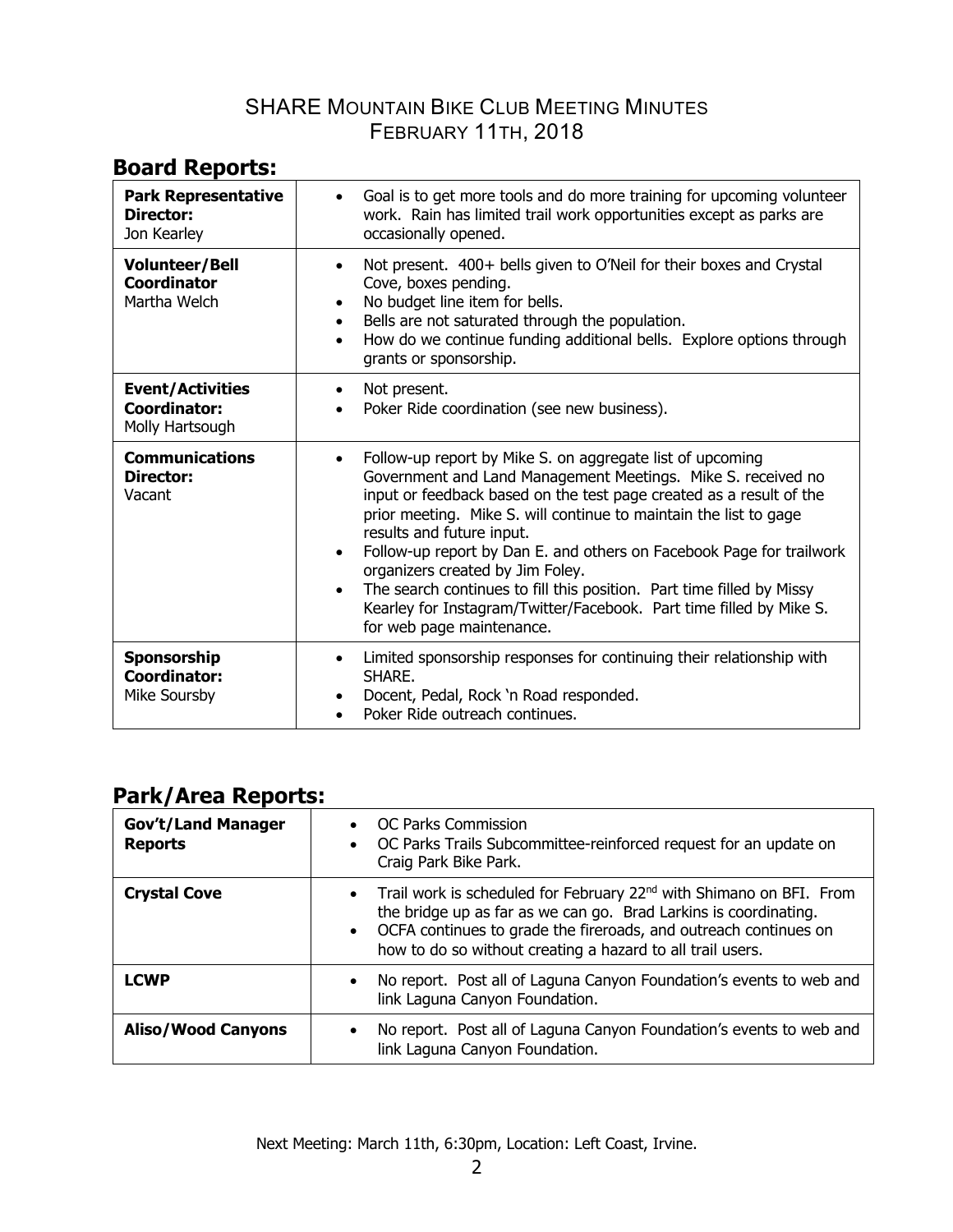| <b>Whiting Ranch</b> | Trailwork this past Saturday was rained out. Add Mike S. to Whiting<br>$\bullet$<br>Ranch Ranger email list for quick-response trailwork opportunities.                                                                                                                                                  |
|----------------------|----------------------------------------------------------------------------------------------------------------------------------------------------------------------------------------------------------------------------------------------------------------------------------------------------------|
| <b>Santiago Oaks</b> | John Kearley and the "strike team" continues to work selected trails<br>$\bullet$<br>as the opportunities and the weather permits.<br>Coachwhip requires additional work.<br>$\bullet$<br>Chutes heavy-duty work has been rescheduled to February 26-27 due<br>$\bullet$<br>to ongoing rain and erosion. |
| <b>Peters Canyon</b> | No report.<br>$\bullet$                                                                                                                                                                                                                                                                                  |
| <b>O'Neill</b>       | Land transfer from Rancho Mission Viejo to OC Parks requires the<br>$\bullet$<br>removal of Backdraft and re-routing the ridge trail.                                                                                                                                                                    |
| <b>IOSP/IRC</b>      | No report.<br>٠                                                                                                                                                                                                                                                                                          |
| <b>Caspers</b>       | No report.<br>$\bullet$                                                                                                                                                                                                                                                                                  |
| <b>Chino Hills</b>   | Muddy. No report. E-bikes may no longer be permitted.<br>$\bullet$                                                                                                                                                                                                                                       |
| <b>San Onofre</b>    | Muddy. No report. Looking for more volunteers for upcoming<br>٠<br>triathlon.                                                                                                                                                                                                                            |
| <b>Other Areas</b>   | Nothing to report.                                                                                                                                                                                                                                                                                       |

### **Old Business:**

- 1) Communications Director Is Social Media separate from Webmaster? a. Do we have a permanent Webmaster/Social Media Director?
- 2) Elections Treasurer and Vice President Positions are up for election this year.
- 3) How does SHARE and NICA leverage our shared goals and common interests?
	- a. Steve Larson Report Reach out to Matt G. about synergy between SHARE and NICA. Steve to follow up for March.
- 4) June Camping Trip Cuyamaca confirmed in June. CORRECTION: William Heise County Park near Julian is the actual location. \$265 for (5) spots reserved on June 7-8-9.
- 5) SHARE Poker Ride It's never too early to start planning.
	- a. Reach out to Docent and Artefax. Connect people with Mike S. To coordinate.
	- b. Paul Miller will lead the way and start planning. We are on the park calendar and permits and payments will be processed in due course. Repeat formula from prior years and provide bike parking not within the adjacent landscape areas.
- 6) Mountain Bike Repair/Pump Stations REI Grant Research. Currently one located on the Back Bay trail. Jacques will continue to research.
- 7) Calendar of OC Parks Commission Meeting Dates and Trails Subcommittee Dates:
	- a. Refer to OC Parks Website
	- b. Meets @ OC Parks HQ 13042 Old Myford Road, Irvine, CA 92602
- 8) Where is the next bike park?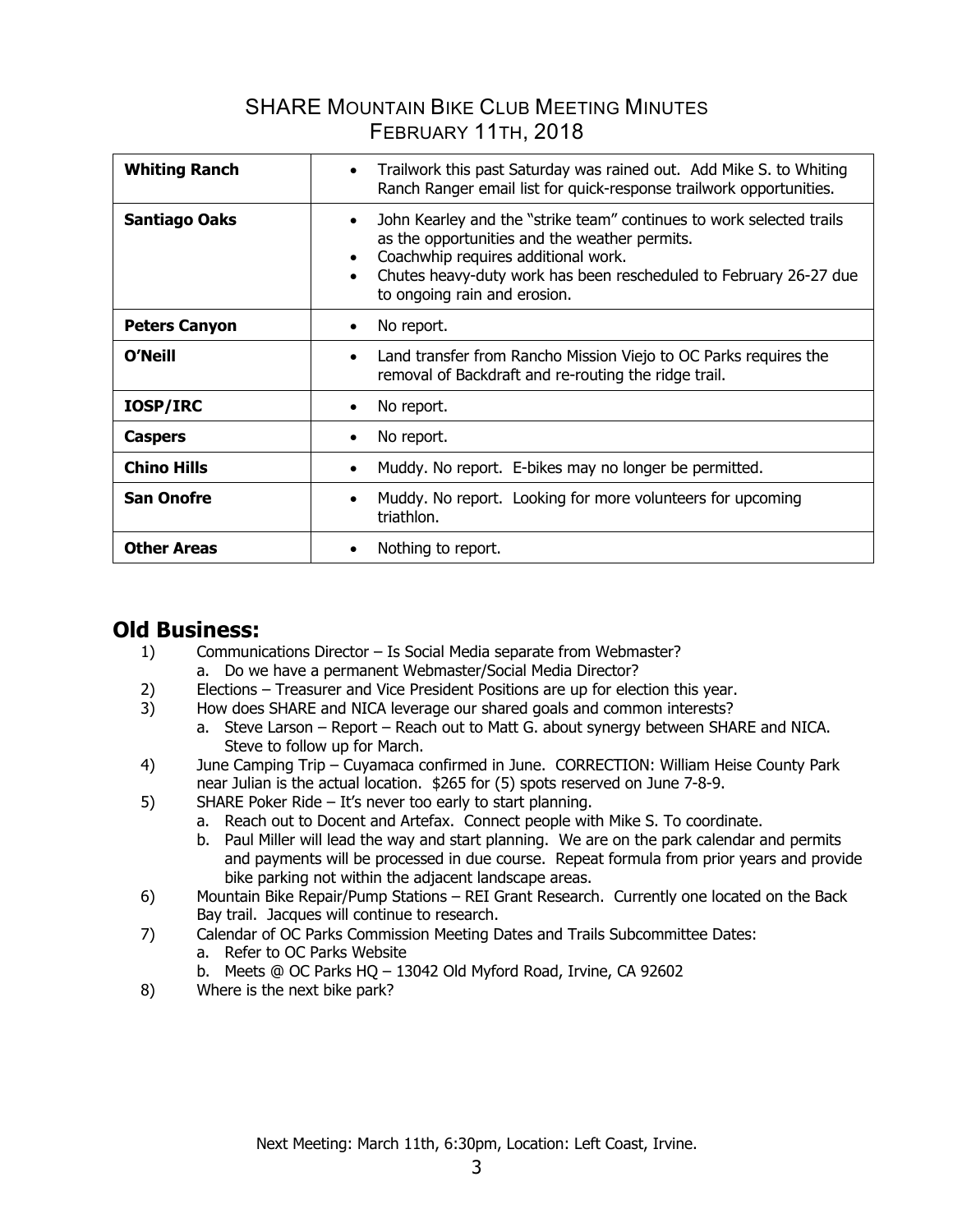### **New Business:**

- 1) NICA Lake Perris February 24. No current volunteers. Get back to Steve Larson.
- 2) Trails and Greenways Conference April  $23-25$ <sup>th</sup>
	- a. Collaboration with TrailBoss to cover how the tools are being used.
	- b. Location: Alpine, CA. Price is \$350 for non-profits to attend per individual. SHARE to compensate attendance fee for (2) and (1) hotel room.
- 3) Rwanda 50-Mile Ride Aid Station April 27. Confirmed. Ample volunteers available.
- 4) SHARE Business Cards available.
- 5) IMBA attempting to build a California Specific Coalition of affiliated organizations, but not necessarily IMBA membership.

### **Roundtable:**

Steve Larson – New  $3<sup>rd</sup>$  District Board of Supervisors to be elected in a special election. More of what the Board covers in the meeting can be done via paper and "consent" items that would allow for greater engagement with the members.

March 11 meeting at Left Coast. Board Meeting at 6:00pm. Advertise as membership meeting at 7:00pm. Dan to outreach to Left Coast event coordinator. Facebook RSVP prior to Friday before to confirm attendance.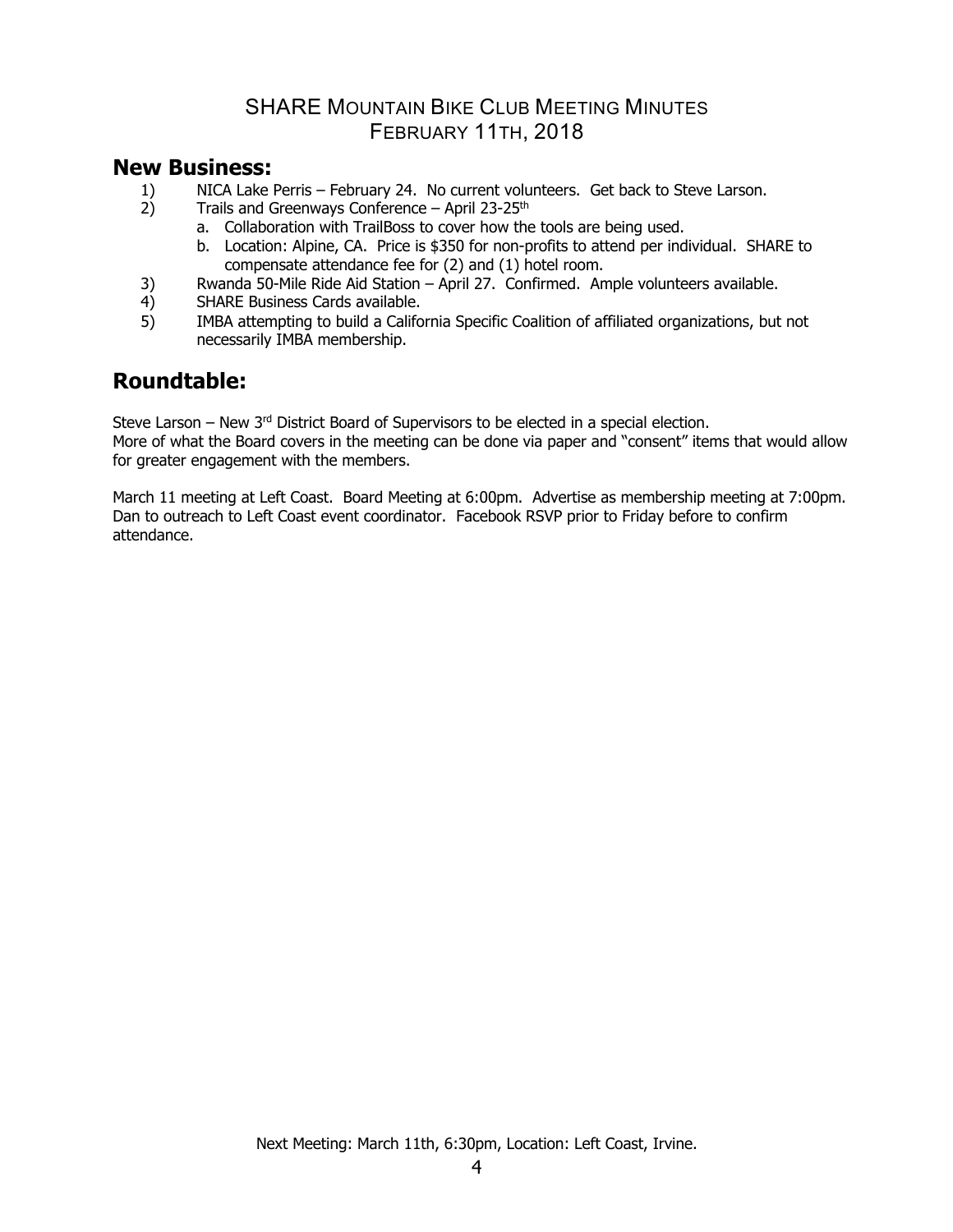#### **SHARE Mountain Bike Club**

January 2019

#### **Election Results**

| <b>Candidate</b>    | <b>Position</b>       | <b>Term</b> | <b>Votes</b> | % Vote | % overall<br>membership<br>(180 active<br>members) |
|---------------------|-----------------------|-------------|--------------|--------|----------------------------------------------------|
| <b>Paul Miller</b>  | <b>Vice President</b> | 2019/2020   | 34           | 100%   | 19%                                                |
| Write-in candidate  | <b>Vice President</b> | 2019/2020   | 0            | 0%     | 0%                                                 |
| <b>Brad Larkins</b> | Treasurer             | 2019/2020   | 34           | 100%   | 19%                                                |
| Write-in candidate  | Treasurer             | 2019/2020   | 0            | 0%     | 0%                                                 |

Election open between February 3, 2019 to February 10, 2019.

Ballots sent to all active members via SurveyMonkey.

Descrepency in votes is due to incomplete ballots being submitted.

34 SHARE members or 19% of active members voted.

2019 had increase in percentage voters from 14% to 19%.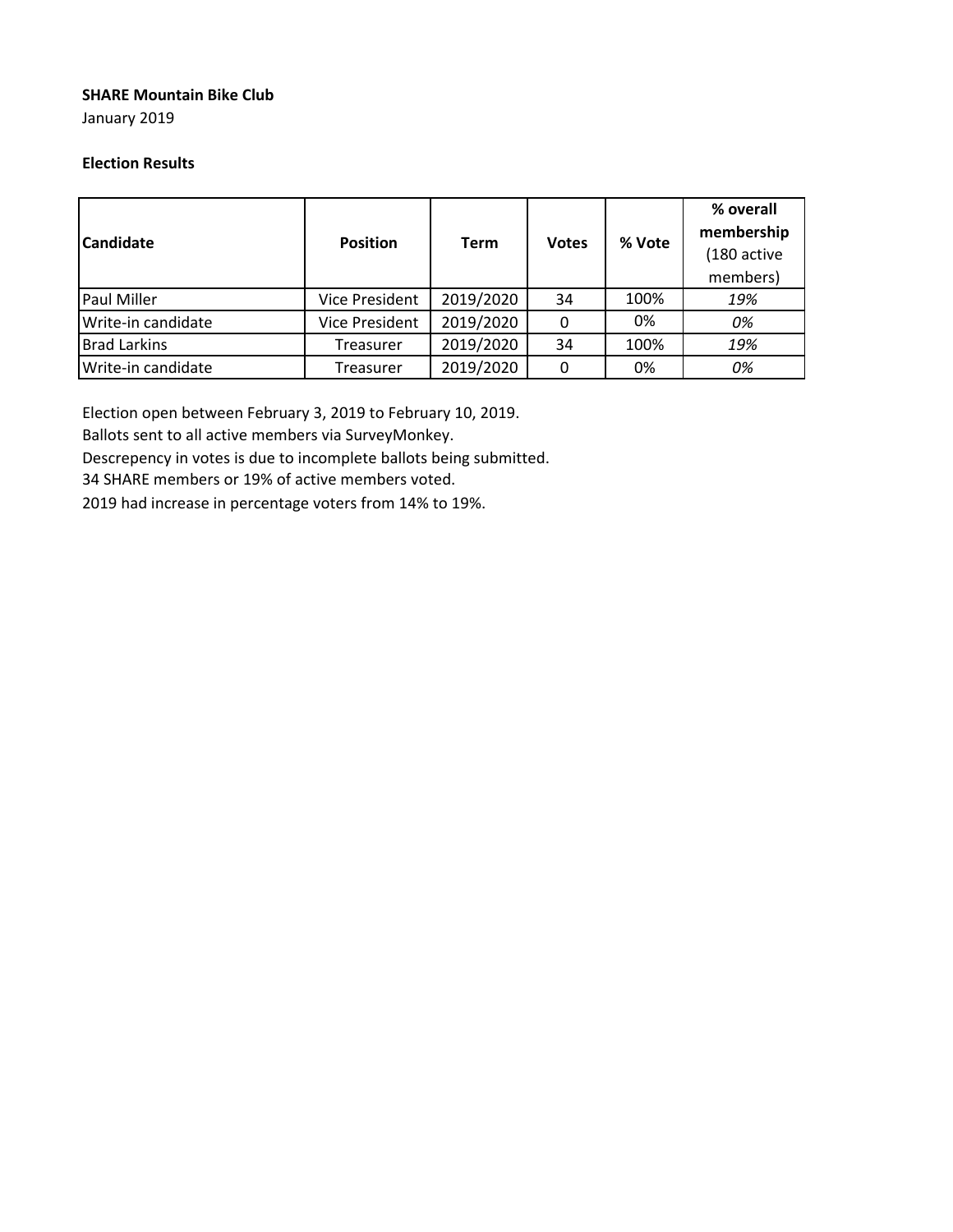

#### **Bank Account (BofA)**

| Date          | Expense | <b>Deposit</b> | Balance  | <b>Note</b>                                               |
|---------------|---------|----------------|----------|-----------------------------------------------------------|
| 2/10/2019     |         |                |          | <b>3,462.28</b> December balance was \$7138.54            |
| 2/4/2019      |         | 242.00         |          | Storage Expense - MV RV Storage                           |
| 2/4/2019      |         | 272.55         |          | Internet - GoDaddy.com - Share.com and others for 5 years |
| 1/25/2019     |         | 96.51          |          | Office Expense - Vista Print - "JOIN" business cards      |
| <b>Totals</b> |         | $611.06$ S     | 3,462.28 |                                                           |

#### **Bank Account (BofA Savings)**

| Date          | Expense                  | Deposit | <b>Balance</b> | Note              |
|---------------|--------------------------|---------|----------------|-------------------|
| 2/10/2019     |                          |         | 11.571.11      | <b>Balance</b>    |
| 1/16/2019     |                          | U.JI    |                | Income - Interest |
| <b>Totals</b> | $\overline{\phantom{a}}$ | 0.31    | 11,571.42      |                   |

#### **Bank Account (PayPal)**

| Date          | Expense | <b>Deposit</b> | <b>Balance</b> | <b>Note</b>                            |
|---------------|---------|----------------|----------------|----------------------------------------|
| 1/13/2019     |         | 15.00          |                | 423.85   Donation Fee - Blaine Gribble |
| 1/14/2019     |         | 400.00         |                | Donation - American Giving Online      |
| 1/14/2019     | 0.63    |                |                | Donation Fee - Blaine Gribble          |
| <b>Totals</b> | 0.63    | $415.00$ S     | 423.85         |                                        |

| <b>Totals</b>        | Expense |        | <b>Deposit</b> |        | <b>Balance</b> |           |
|----------------------|---------|--------|----------------|--------|----------------|-----------|
| <b>BofA Checking</b> |         | 611.06 |                | -      |                | 3.462.28  |
| <b>BofA Savings</b>  |         |        |                | 0.31   |                | 11.571.42 |
| Paypal               |         | 0.63   |                | 415.00 |                | 423.85    |
|                      |         | 611.69 |                | 415.31 |                | 15,457.55 |

**Net Profit/(Loss) for Period \$ (196.38)**

| <b>Upcoming Significant Revenue</b> |   |
|-------------------------------------|---|
| None                                | - |
|                                     | - |
|                                     |   |

| <b>Upcoming Significant Expenses</b> |          |
|--------------------------------------|----------|
| Poker Ride Upfront Expenses          | 1.000.00 |
|                                      | 1.000.00 |

#### **Summary**

| <b>Unrestricted Funds</b> | N/A | 14.457.55 |
|---------------------------|-----|-----------|
| <b>Restricted funds</b>   |     |           |

#### **Key Financial Points**

- SHARE remains financially strong with \$15,457.55 in accounts.

- Decreased TW expenses in January due to limited events due to rainy conditions.

- Dip in available cash expected over the next 3 month due to upfront Poker Ride Event Expenses.